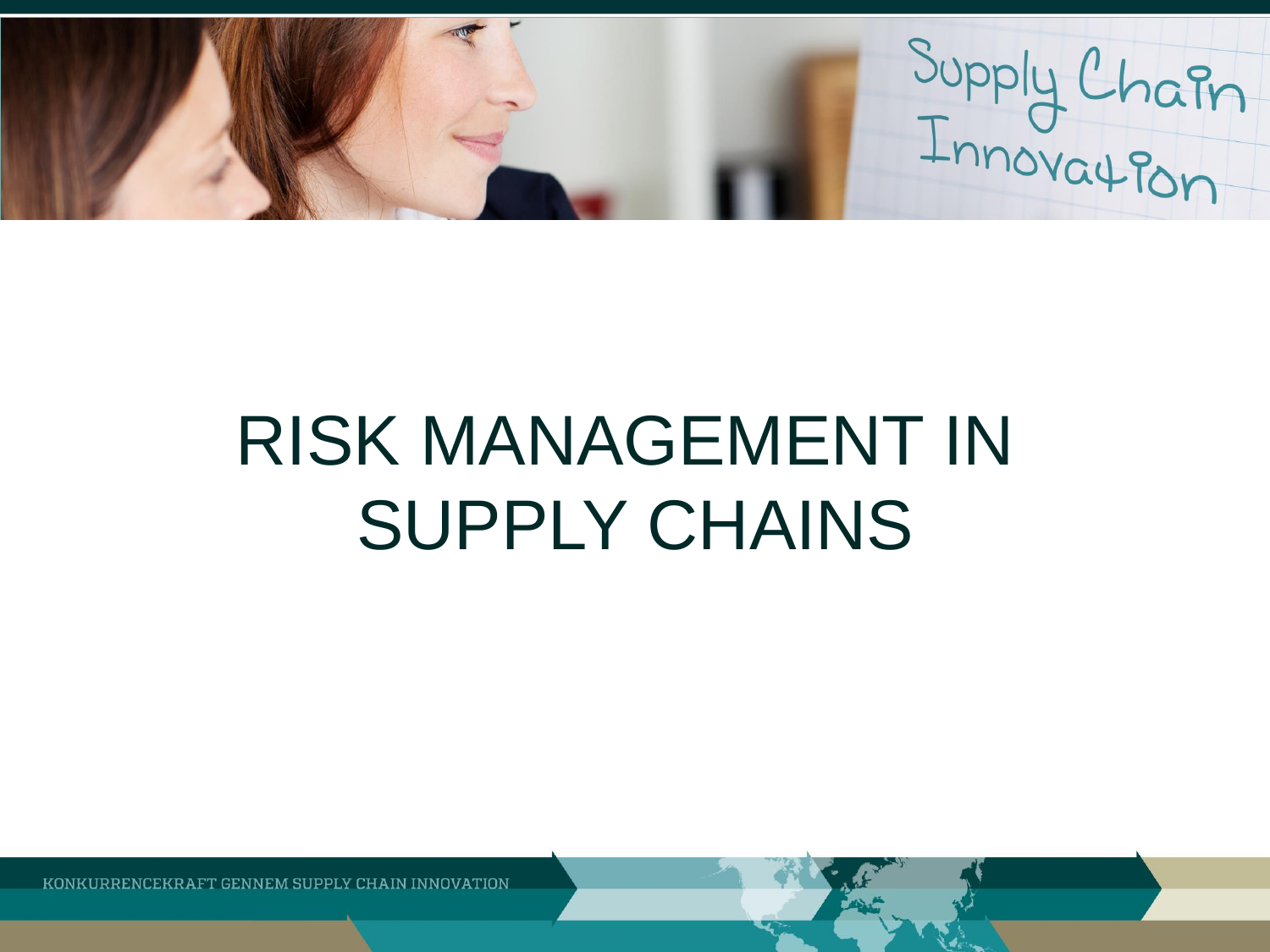

### **Purpose**

The purpose of risk management in supply chains is to make a specific assessment of the risks to which the company is exposed through the control and management of its supply chains.

## **Participant(s)**

Supply chain management, the managers responsible for the specific areas in which the risk assessments are carried out, and, if possible, project managers.

## **Application**

Risk management should be carried out regularly as a part of daily operations, and in connection with specific supply chain innovation projects.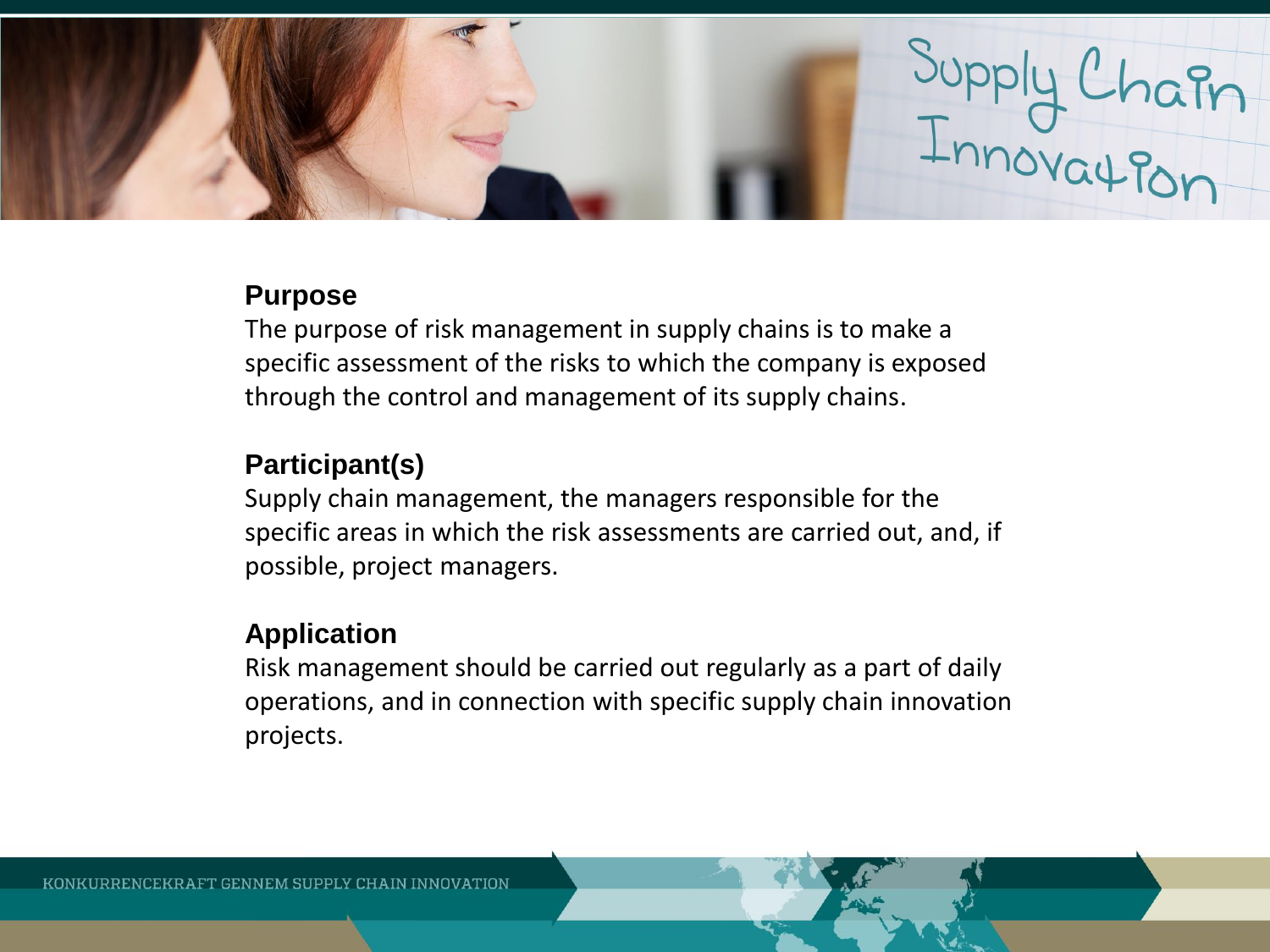

### **Method**

Via a workshop course the participants prepare a gross list of the factors that expose the company's supply chain to risk. This task can be inspired by completing the 10 statements on the following page concerning the company's risk management.

After finishing the gross list, the identified factors must be prioritized by specifying how likely they are to occur (on a scale of 1 to 5, with 5 being very likely and 1 being not likely). Likewise, it can be specified what exactly should be done if the individual risk element occurs. One should also analyze how individual risk factors can affect business performance.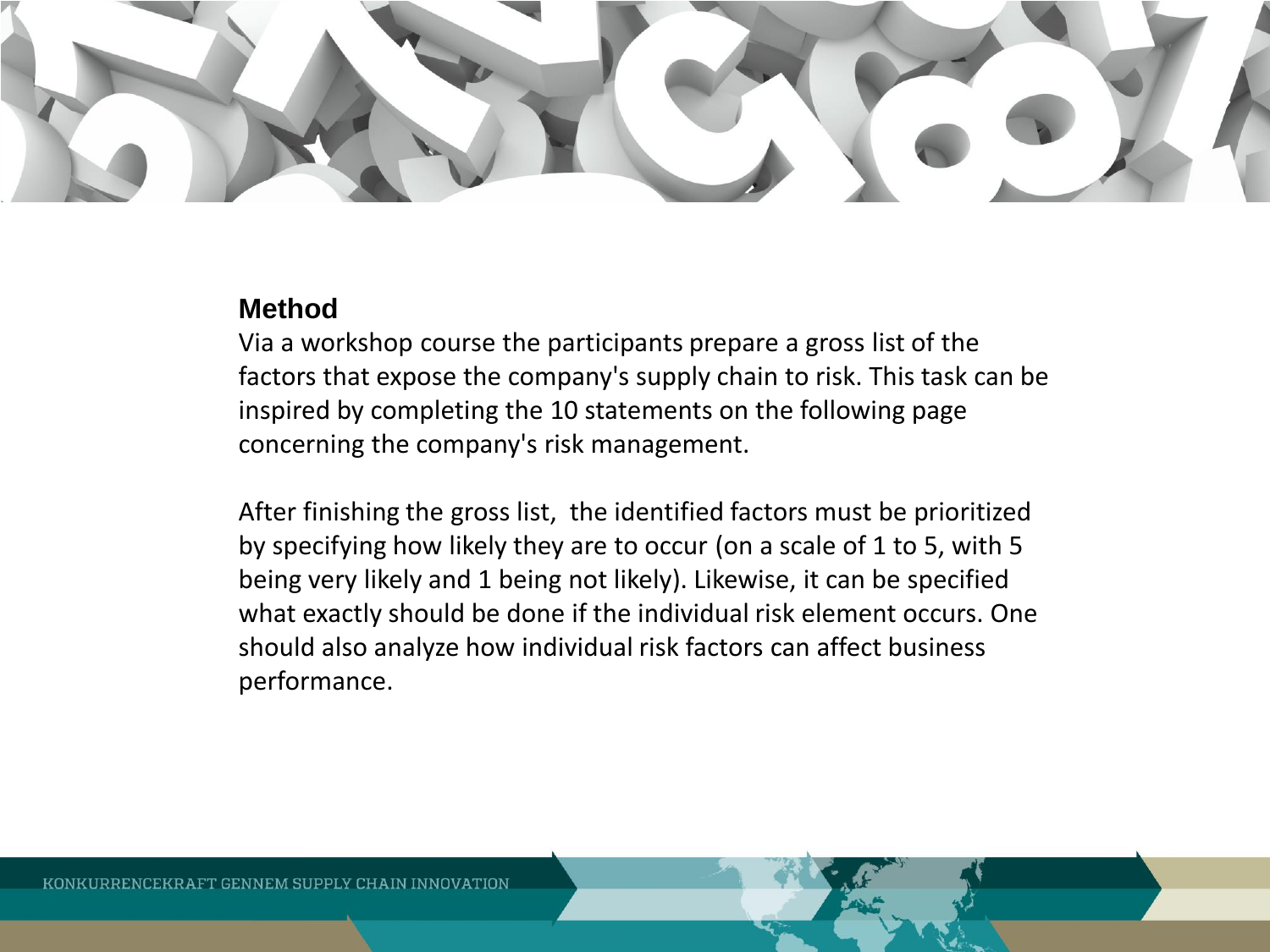| 1. Risk management in the supply chain is important to the company's<br>long-term competitiveness                         |  |  |
|---------------------------------------------------------------------------------------------------------------------------|--|--|
| 2. We work, to a great extent, with risk management in our supply<br>chains                                               |  |  |
| 3. We are conscious about the steps to be taken, should our supply<br>chains be exposed to disturbances                   |  |  |
| 4. We experience that our supply chain performance, in recent years,<br>has been negatively affected by disturbances      |  |  |
| 5. We experience, to a high degree, that management has focus on risk<br>management in our supply chains                  |  |  |
| 6. We experience, to a high degree, barriers in our work with risk<br>management in our supply chains                     |  |  |
| 7. We have the necessary resources to work with risk management in<br>our supply chains                                   |  |  |
| 8. We have the necessary data and data models to work with risk<br>analysis in our supply chains                          |  |  |
| 9. We have the necessary understanding of risk management in supply<br>chains among the business functions in the company |  |  |
| 10. We have the necessary degree of cooperation with the partners in<br>our supply chains as regards risk management      |  |  |